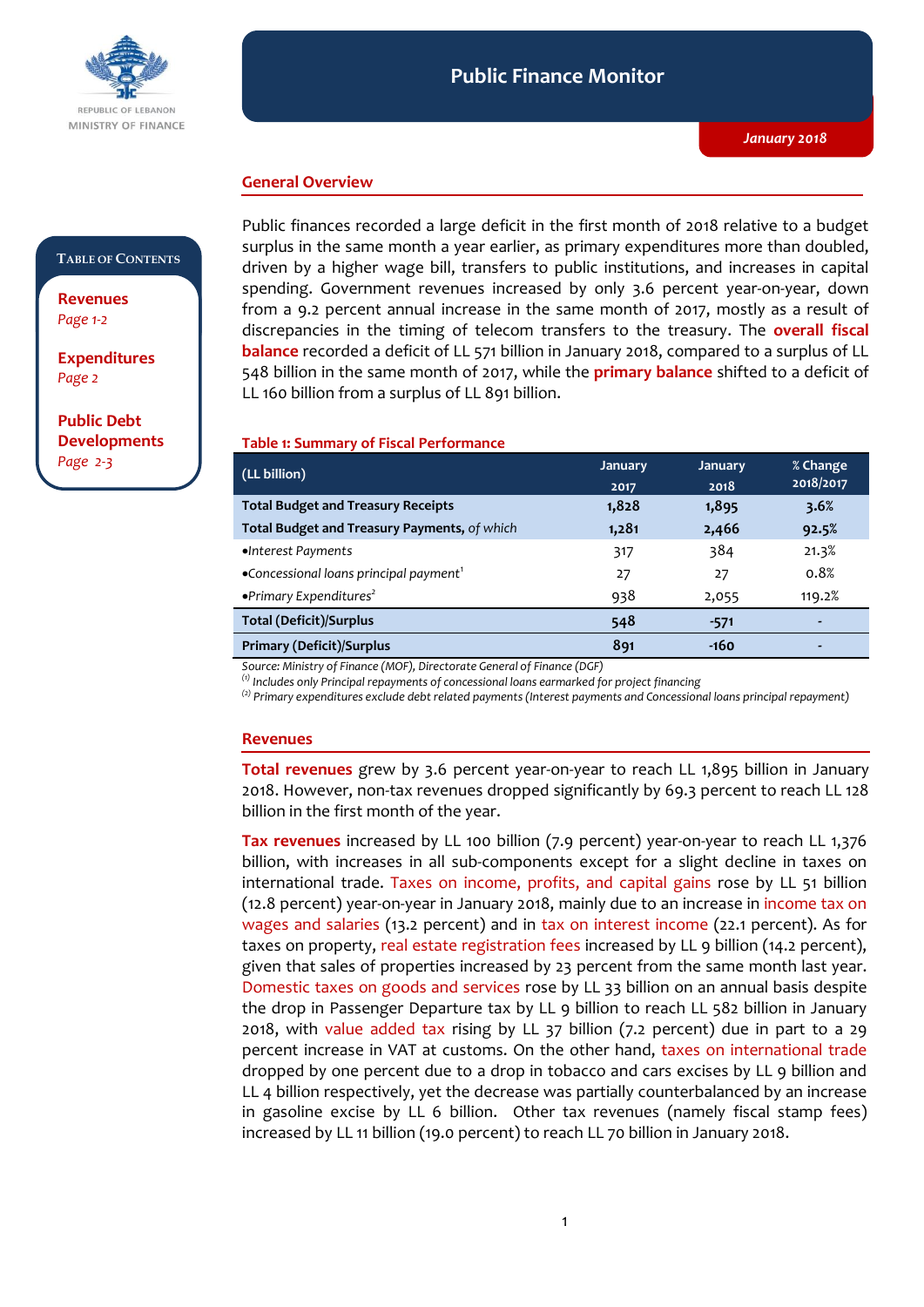

**Non-tax revenues** significantly declined by LL 289 billion (69.3 percent) year-on-year to reach LL 128 billion in January 2018. This was initiated by the fall in Income from Public Institutions and Government Properties, specifically from transfers from the Telecom Surplus which decreased by LL 251 billion and from property income that dropped by LL 28 billion (74.4 percent). In addition, administrative fees and charges also declined by LL 23 billion (23.0 percent) to reach LL 78 billion in January 2018. Also, vehicle control fees dropped by LL 25 billion (45.1 percent) reaching LL 31 billion. The above decreases were partly counterbalanced by an LL 11 billion increase in other non-tax revenues.

**Treasury receipts** witnessed a sharp increase by LL 256 billion to reach LL 391 billion in January 2018 compared to an annual decrease of LL 55 billion in January 2017.

## **Expenditures**

**Total expenditures** grew largely by 92.5 percent to reach LL 2,466 billion in January 2018 due to the higher spending in almost all sub-categories.

Current primary expenditures<sup>1</sup> grew by LL 416 billion to reach LL 1,228 billion in January 2018, as a result of a hike in personnel cost of LL 166 billion driven by salaries and wages that increased by LL 126 billion. Other annual increases in January include (i) transfers to hospitals that rose by LL 161 billion, (ii) contributions to non-public sectors that grew by LL 25 billion (86.1 percent), and (iii) transfers to EDL that increased by LL 39 billion (41.3 percent) due to a 26.6 percent annual rise in the average global crude oil price. However, these increases were partly counterbalanced by a LL 14 billion drop in expenditures on medicaments, reaching LL 13 billion in January 2018.

**Interest payments** rose to LL 384 billion in January as interest payments due on domestic debt increased by LL 70 billion (27.4 percent). **Foreign debt principal repayments** remained unchanged year-on-year at LL 27 billion in January 2018.

**Capital expenditures** rose by LL 311 billion to reach LL 374 billion in January 2018 as a result of a LL 262 billion increase in construction in progress expenses, as well as a LL 30 billion rise in the acquisitions of land and buildings and a LL 15 billion increase in maintenance costs.

**Treasury expenditures** grew significantly to reach LL 431 billion in January 2018, primarily as a result of a LL 414 billion payment that was made by the Ministry of Finance to municipalities from Telecom revenues in January 2018. It is worth mentioning that VAT refund dropped by LL 18 billion (93.7 percent).

## **Public Debt**

-

**Gross public debt** increased to LL 121,189 billion by the end of January 2018, up by 1.1 percent from end-2017. In parallel, net debt rose by 0.4 percent to LL 104,628 billion, as public sector deposits increased from LL 15,659 billion to LL 16,561 billion.

**Local currency debt** reached LL 75,104 billion at end-January 2018, adding LL 1,027 billion from the previous month, and driving the bulk of the rise in public debt. Local currency debt holdings by the Central Bank jumped by 6.3 percent (LL 2,242 billion) to LL 37,822 billion, while holdings by Commercial Banks slid by 4.8 percent (LL 1,343

<sup>&</sup>lt;sup>1</sup> Current primary expenditures represent current expenditures excluding interest payment and debt service.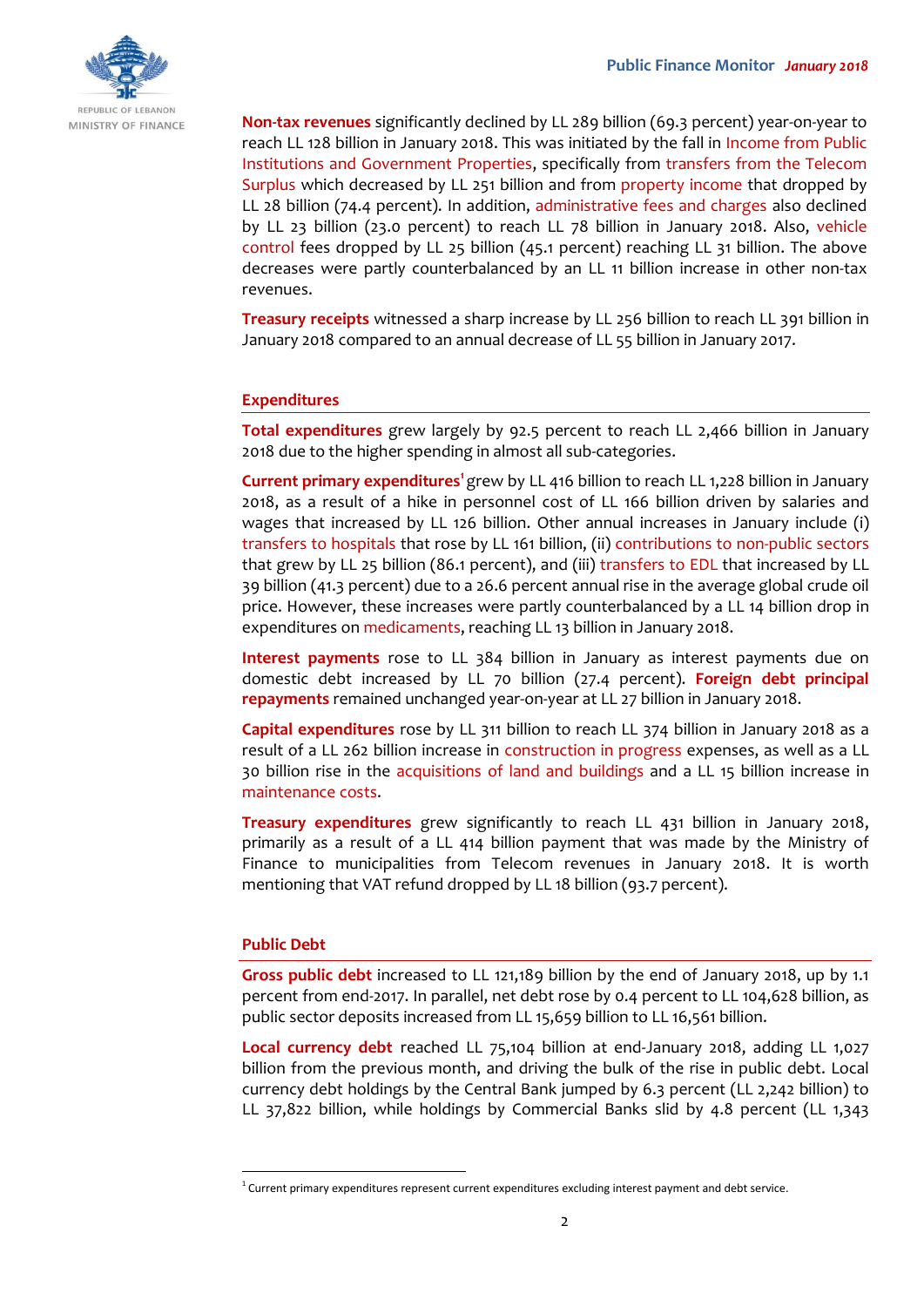

billion) to LL 26,413 billion. Changes in other local currency debt holdings were minimal, with TBs held by Public Entities increasing by 1.2 percent to LL 9,049 billion.

The stock of **foreign currency debt** rose slightly by 0.6 percent (LL 273 billion) to reach LL 46,085 billion at end-January, noting that the stock of market-issued Eurobonds remained almost unchanged at LL 41,823 billion, while accrued interest on Eurobonds significantly rose by the equivalent of LL 185 billion to LL 665 billion in January, driving the increase in the overall FX debt stock.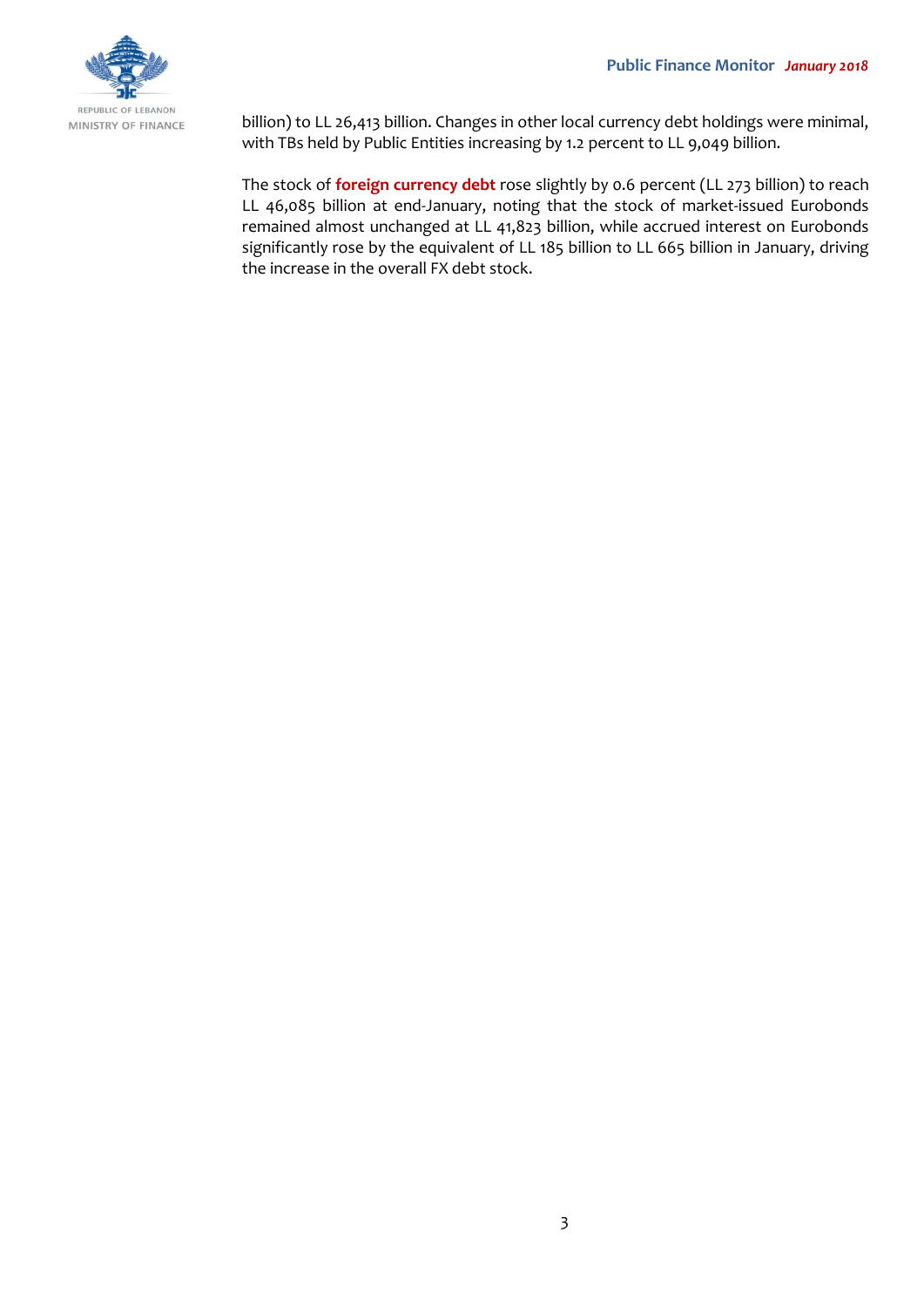

# **SECTION 1: REVENUE OUTCOME**

# **Table 2: Total Revenues**

| (LL billion)                     | 2017<br><b>January</b> | 2018<br><b>January</b> | % Change<br>2018/2017 |
|----------------------------------|------------------------|------------------------|-----------------------|
| <b>Budget Revenues, of which</b> | 1,693                  | 1,504                  | $-11.2%$              |
| Tax Revenues                     | 1,276                  | 1,376                  | 7.9%                  |
| Non-Tax Revenues                 | 417                    | 128                    | $-69.3%$              |
| <b>Treasury Receipts</b>         | 135                    | 391                    | 189.1%                |
| <b>Total Revenues</b>            | 1,828                  | 1,895                  | 3.6%                  |

*Source: MOF, DGF*

# **Table 3: Tax Revenues**

| (LL billion)                                        | 2017<br><b>January</b> | 2018<br><b>January</b> | % Change<br>2018/2017 |
|-----------------------------------------------------|------------------------|------------------------|-----------------------|
| <b>Tax Revenues:</b>                                | 1,276                  | 1,376                  | 7.9%                  |
| Taxes on Income, Profits, & Capital Gains, of which | 400                    | 451                    | 12.8%                 |
| Income Tax on Profits                               | 103                    | 112                    | 8.6%                  |
| Income Tax on Wages and Salaries                    | 184                    | 209                    | 13.2%                 |
| Income Tax on Capital Gains & Dividends             | 25                     | 25                     | 0.1%                  |
| Tax on Interest Income (7%)                         | 80                     | 97                     | 22.1%                 |
| Penalties on Income Tax                             | 8                      | 8                      | 4.5%                  |
| Taxes on Property, of which:                        | 95                     | 101                    | 6.6%                  |
| <b>Built Property Tax</b>                           | 18                     | 22                     | 23.4%                 |
| Real Estate Registration Fees                       | 62                     | 71                     | 14.2%                 |
| Domestic Taxes on Goods & Services, of which:       | 549                    | 582                    | 6.0%                  |
| Value Added Tax                                     | 512                    | 549                    | 7.2%                  |
| Other Taxes on Goods and Services, of which:        | 35                     | 28                     | $-20.7%$              |
| Private Car Registration Fees                       | 19                     | 20                     | 7.4%                  |
| Passenger Departure Tax                             | 16                     | $\overline{z}$         | $-55.1%$              |
| Taxes on International Trade, of which:             | 173                    | 171                    | $-0.7%$               |
| Customs                                             | 57                     | 63                     | 10.0%                 |
| Excises, of which:                                  | 116                    | 109                    | $-5.9%$               |
| Gasoline Excise                                     | 54                     | 60                     | 10.5%                 |
| Tobacco Excise                                      | 22                     | 13                     | $-42.0%$              |
| Cars Excise                                         | 39                     | 35                     | $-10.7%$              |
| Other Tax Revenues (namely fiscal stamp fees)       | 59                     | 70                     | 19.0%                 |

*Source: MOF, DGF*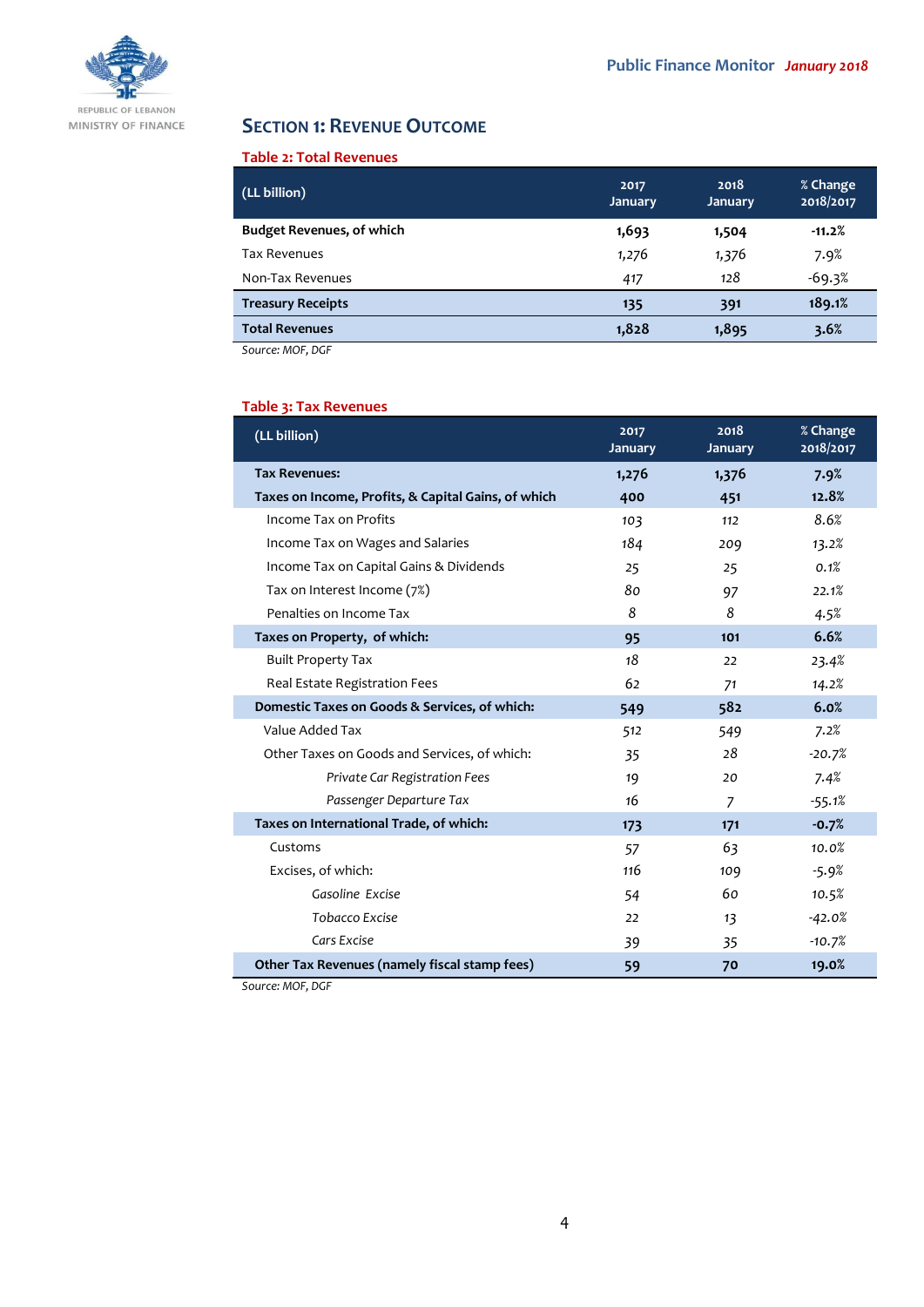

MINISTRY OF FINANCE

# **Table 4: Non-Tax Revenue**

| (LL billion)                                                           | 2017<br>January         | 2018<br>January | % Change<br>2018/2017 |
|------------------------------------------------------------------------|-------------------------|-----------------|-----------------------|
| <b>Non-Tax Revenues</b>                                                | 417                     | 128             | $-69.3%$              |
| Income from Public Institutions and Government Properties, of<br>which | 300                     | 22              | $-92.7%$              |
| Income from Non-Financial Public Enterprises, of which:                | 262                     | 12              | $-95.4%$              |
| Revenues from Casino Du Liban                                          | 11                      | 12              | 11.1%                 |
| Revenues from Port of Beirut                                           | O                       | 0               |                       |
| <b>Budget Surplus of National Lottery</b>                              | 0                       | 0               |                       |
| Transfer from the Telecom Surplus                                      | 251                     | 0               |                       |
| Transfer from Public Financial Institution (BDL)                       | $\Omega$                | $\Omega$        |                       |
| Property Income (namely rent of Rafic Hariri International Airport)    | 38                      | 10              | $-74.4%$              |
| Other Income from Public Institutions (interests)                      | 1                       | $\Omega$        | $-62.9%$              |
| Administrative Fees & Charges, of which:                               | 102                     | 78              | $-23.0%$              |
| Administrative Fees, of which:                                         | 85                      | 66              | $-21.5%$              |
| Notary Fees                                                            | 3                       | 6               | 123.0%                |
| Passport Fees/ Public Security                                         | 20                      | 23              | 13.5%                 |
| <b>Vehicle Control Fees</b>                                            | 56                      | 31              | $-45.1%$              |
| <b>Judicial Fees</b>                                                   | $\overline{2}$          | $\overline{2}$  | 1.9%                  |
| <b>Driving License Fees</b>                                            | $\overline{2}$          | $\overline{2}$  | 12.4%                 |
| Administrative Charges                                                 | 8                       | 3               | $-64.4%$              |
| Sales (Official Gazette and License Number)                            | o                       | 0               | 14.3%                 |
| Permit Fees (mostly work permit fees)                                  | 7                       | 8               | 6.3%                  |
| Other Administrative Fees & Charges                                    | $\overline{2}$          | $\mathbf{1}$    | $-36.4%$              |
| <b>Penalties &amp; Confiscations</b>                                   | $\overline{\mathbf{3}}$ | $\overline{4}$  | 40.5%                 |
| Other Non-Tax Revenues (mostly retirement deductibles)<br>1105.05      | 13                      | 24              | 86.2%                 |

*Source: MOF, DGF*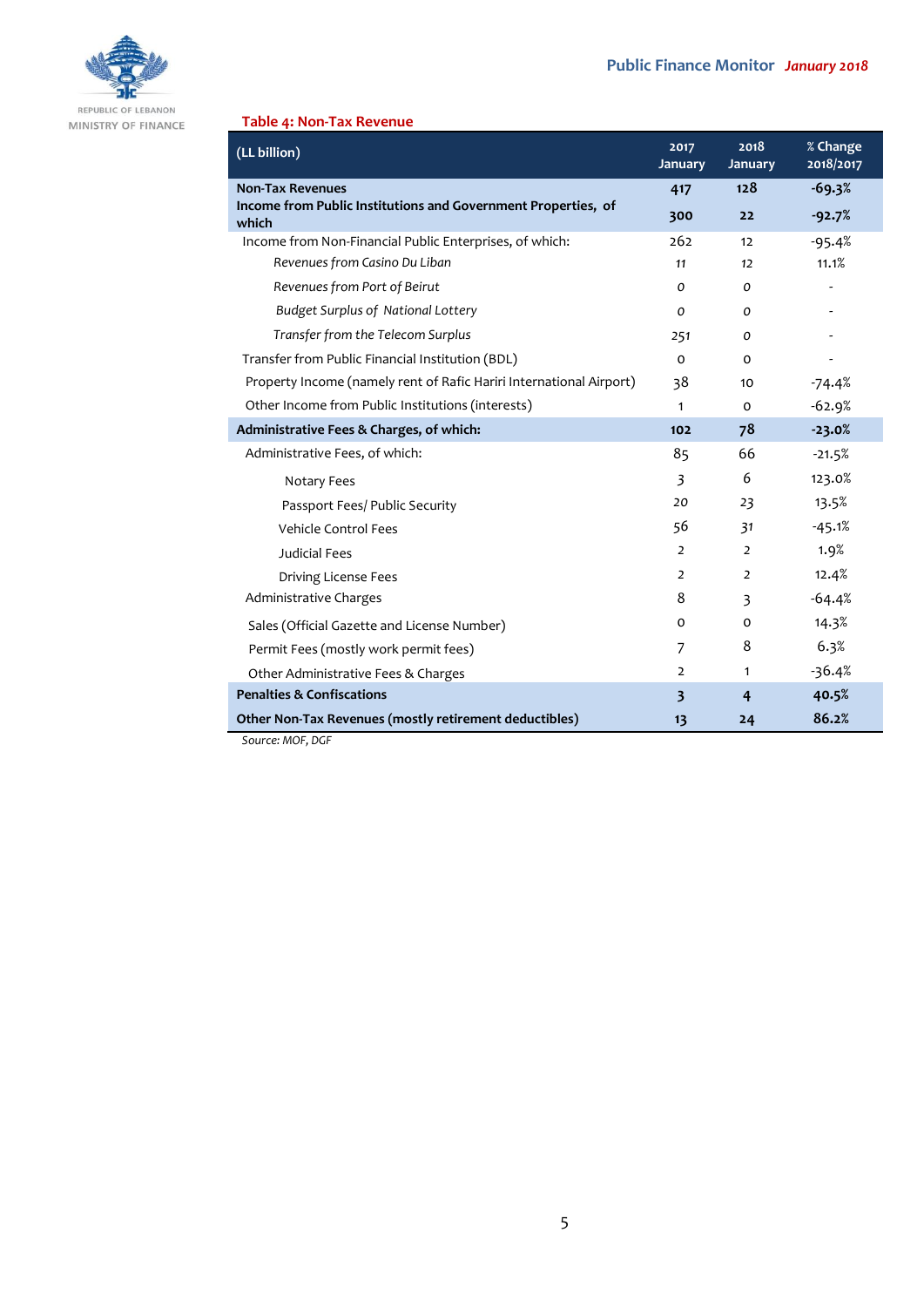

REPUBLIC OF LEBANON MINISTRY OF FINANCE

# **SECTION 2: EXPENDITURE OUTCOME**

# **Table 5: Expenditure by Economic Classification**

| (LL billion)                                                 | 2017                    | 2018                    | % Change           |
|--------------------------------------------------------------|-------------------------|-------------------------|--------------------|
| 1. Current Expenditures                                      | January                 | <b>January</b><br>1,639 | 2018/2017<br>41.9% |
| 1.a Personnel Cost, of which                                 | 1,155                   | 690                     |                    |
| Salaries, Wages and Related Items                            | 524                     |                         | 31.7%<br>36.2%     |
| Retirement and End of Service Compensations, of which:       | 348                     | 473                     |                    |
| Retirement                                                   | 173                     | 202<br>180              | 16.5%              |
|                                                              | 154                     |                         | 16.7%              |
| End of Service                                               | 19                      | 22                      | 14.8%              |
| Transfers to Public Institutions to Cover Salaries           | $\overline{\mathbf{3}}$ | 15                      |                    |
| 1.b Interest Payments 1/, of which:                          | 317                     | 384                     | 21.3%              |
| Domestic Interest Payments                                   | 254                     | 324                     | 27.4%              |
| Foreign Interest Payments                                    | 62                      | 60                      | $-3.4%$            |
| 1.c Accounting Adjustments                                   | O                       | 0                       |                    |
| 1.d Foreign Debt Principal Repayment                         | 27                      | 27                      | 0.8%               |
| 1.e Materials and Supplies, of which:                        | 43                      | 30                      | $-30.2%$           |
| Nutrition                                                    | 5                       | $\overline{2}$          | $-61.6%$           |
| Fuel Oil                                                     | 5                       | 0                       | $-92.4%$           |
| <b>Medicaments</b>                                           | 28                      | 13                      | $-51.4%$           |
| 1.f External Services                                        | 8                       | 35                      |                    |
| 1.g Various Transfers, of which:                             | 178                     | 233                     | 30.7%              |
| EDL <sub>2</sub>                                             | 95                      | 134                     | 41.3%              |
| <b>NSSF</b>                                                  | O                       | o                       |                    |
| Higher Council of Relief                                     | 0                       | 0                       |                    |
| Contributions to non-public sectors                          | 29                      | 54                      | 86.1%              |
| Transfers to Directorate General of Cereals and Beetroot 3/  | 0                       | 0                       |                    |
| 1.h Other Current, of which:                                 | 4 <sup>2</sup>          | 238                     |                    |
| Hospitals                                                    | 31                      | 192                     |                    |
| Others(judgments & reconciliations, mission costs, other)    | 8                       | 43                      |                    |
| 1.i Interest Subsidy                                         | 17                      | $\overline{2}$          | $-88.6%$           |
| 2. Capital Expenditures                                      | 63                      | 374                     |                    |
| 2.a Acquisitions of Land, Buildings, for the Construction of | 0                       | 30                      |                    |
| Roads, Ports, Airports, and Water Networks                   |                         |                         |                    |
| 2.b Equipment                                                | 4                       | 9                       | 102.5%             |
| 2.c Construction in Progress, of which:                      | 42                      | 304                     |                    |
| Displaced Fund                                               | 0                       | 10                      |                    |
| Council of the South                                         | O                       | 0                       |                    |
| CDR                                                          | 9                       | 23                      | 150.0%             |
| Ministry of Public Work and Transport                        | 12                      | 8                       | $-36.6%$           |
| Other of which:                                              | 16                      | 10                      | $-40.7%$           |
| Higher Council of Relief                                     | 0                       | $\mathbf{1}$            |                    |
| 2.d Maintenance                                              | 15                      | 30                      | 96.1%              |
| 2.e Other Expenditures Related to Fixed Capital Assets       | $\mathbf{1}$            | 1                       | $-28.2%$           |
| 3. Budget Advances 4/                                        | $\mathbf{1}$            | $\overline{2}$          | 82.5%              |
| 4. Customs Administration (exc. Salaries and Wages) 5/       | 9                       | 20                      | 108.1%             |
| 5. Treasury Expenditures 6/                                  | 52                      | 431                     |                    |
| Municipalities                                               | 6                       | 414                     |                    |
| Guarantees                                                   | 17                      | 7                       | $-60.7%$           |
| Deposits 7/                                                  | 5                       | 6                       | 14.6%              |
| Other, of which:                                             | 24                      | $\overline{4}$          | $-82.0%$           |
| VAT Refund                                                   | 19                      | 1                       | $-93.7%$           |
| 6. Unclassified Expenditures                                 | $\mathbf{o}$            | $\mathbf{o}$            |                    |
| 7. Total Expenditures (Excluding CDR Foreign Financed)       | 1,281                   | 2,466                   | 92.5%              |

*Source: Statement of Account 36, Cashier Spending, Public Debt Department Figures, Fiscal Performance Gross Adjustment Figures*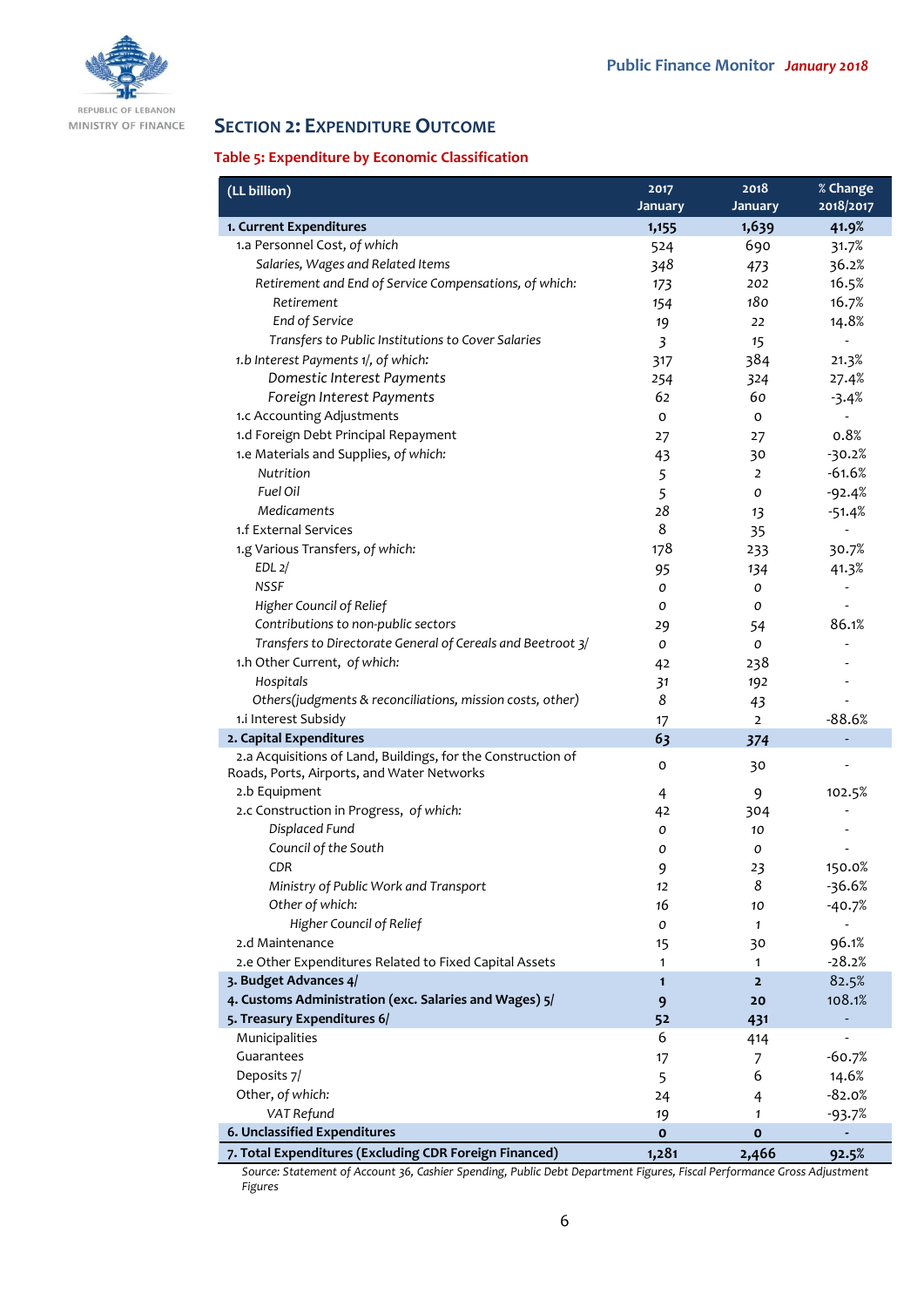

REPUBLIC OF LEBANON MINISTRY OF FINANCE

*(1) For a detailed breakdown of interest payments, kindly refer to table 6.*

*(2) For a detailed breakdown of transfers to EDL, kindly refer to table 7. EDL has been reclassified to various transfers from "other treasury expenditures", following the reclassification of the 2009 Budget Proposal and in line with the Fiscal Performance.*

*(3) Transfers to Directorate General of Cereals and Beetroot include both administrative expenses and payments for wheat subsidy.*

*(4) Budget Advances were previously classified under "other". Given their growth, and in line with the Ministry of Finance's efforts to ensure transparency, they will be published in a separate line. They will be regularized at a later stage, and it is only after their regularization that they can be classified according to their economic nature in the budget system.*

*(5) Customs administrations include payments - excluding salaries and wages - made to customs and paid from customs cashiers. They can only be classified after Customs submit the supporting documents to the Directorate General of Finance.*

*(6) Starting December 2011, the Treasury expenditures section in the monthly, quarterly and yearly reports and its corresponding figures differ from the eponym section appearing in the Fiscal performance reports published by the Ministry of Finance because of the reclassification affecting certain payments from guarantees and treasury advances accounts which are manually reclassified in their budgetary economic classification articles.*

*(7) Deposit payments are payments made by the treasury to public administrations, institutions, municipalities, and funds, from revenues it has collected on their behalf.*

#### **Table 6: Details of Debt Service Transactions<sup>1</sup>**

| (LL billion)                         | 2017<br><b>January</b> | 2018<br>January | % Change<br>2018/2017 |
|--------------------------------------|------------------------|-----------------|-----------------------|
| <b>Interest Payments</b>             | 317                    | 384             | 21.3%                 |
| Local Currency Debt                  | 254                    | 324             | 27.4%                 |
| Foreign Currency Debt, of which:     | 62                     | 60              | $-3.4%$               |
| Eurobond Coupon Interest*            | 52                     | 50              | $-4.9%$               |
| Special bond Coupon Interest*        | 0.7                    | 0.1             | $-83.7%$              |
| Concessional Loans Interest Payments | q                      | 10              | 10.6%                 |

*Source: MOF, DGF*

*(1) Please note that the classification of debt service expenditures is now broken into two separate categories as follows: Interest Payments (as per GFS classification) and repayment of principal on concessional loans earmarked for project financing.*

*\* Includes general expenses related to the transaction*

#### **Table 7: Transfers to EDL**

| (LL billion)                                                       | 2017<br>January | 2018<br><b>January</b> | % Change<br>2018/2017 |
|--------------------------------------------------------------------|-----------------|------------------------|-----------------------|
| EDL of which:                                                      | 95              | 134                    | 41.3%                 |
| Debt Service                                                       |                 |                        | $-1.2%$               |
| Reimbursement for purchase of Natural Gas, Fuel & Gas Oil          | 94              | 133                    | 42.0%                 |
| $C_{\text{out}}$ $\sim$ $M$ $\cap$ $\Gamma$ $\cap$ $\cap$ $\Gamma$ |                 |                        |                       |

*Source: MOF, DGF*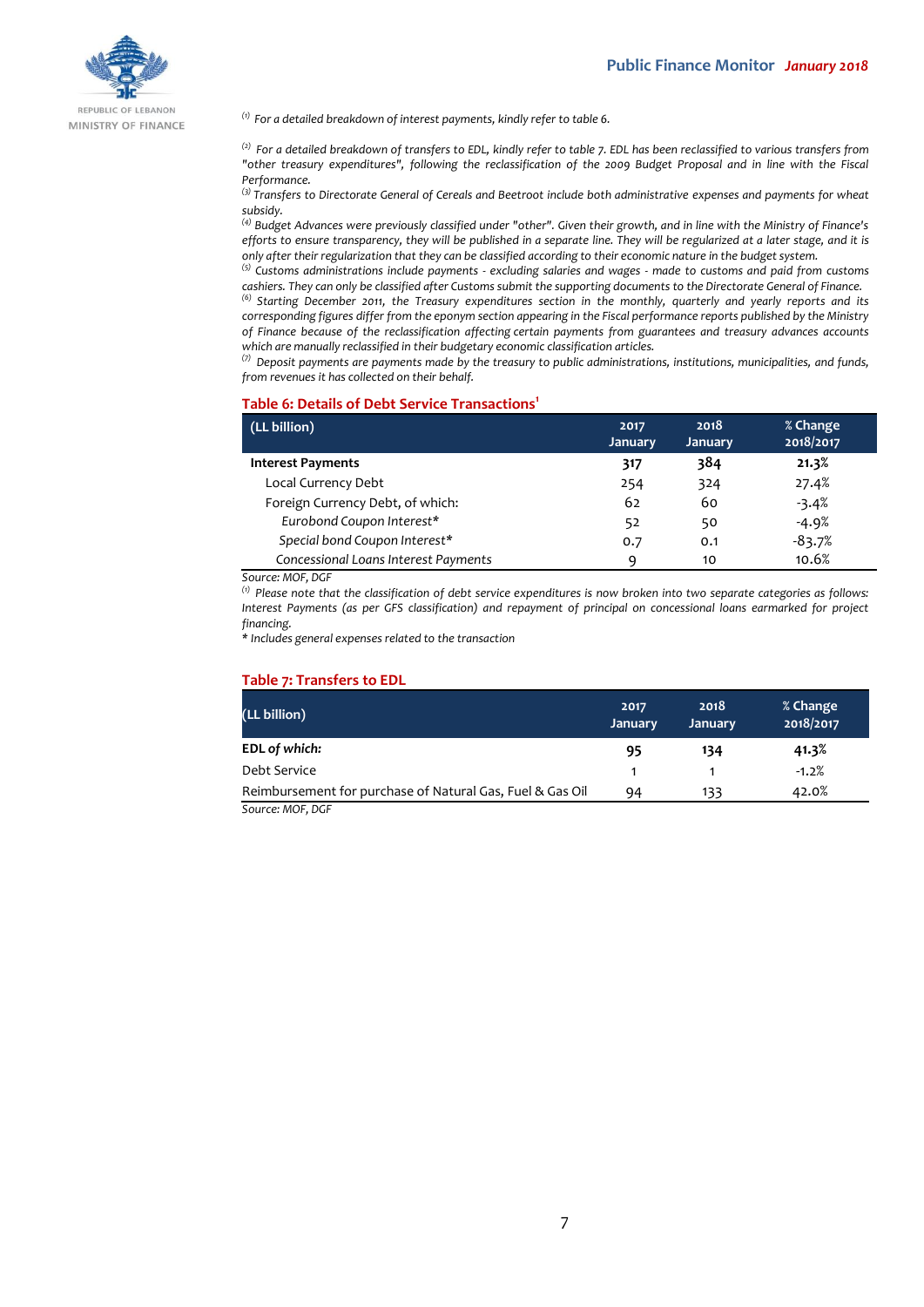

# **SECTION 3: PUBLIC DEBT**

### **Table 8: Public Debt Outstanding by Holder as of End-January 2018**

| (LL billion)                                                | <b>Dec-16</b> | <b>Dec-17</b> | $Jan-18$ | % Change<br>Jan 18 - Dec 17 |
|-------------------------------------------------------------|---------------|---------------|----------|-----------------------------|
| <b>Gross Public Debt</b>                                    | 112,910       | 119,889       | 121,189  | 1.1%                        |
| <b>Local Currency Debt</b>                                  | 70,528        | 74,077        | 75,104   | 1.4%                        |
| * Accrued Interest Included in Debt                         | 1,098         | 1,159         | 1,109    | -4.3%                       |
| a. Central Bank                                             | 30,150        | 35,580        | 37,822   | 6.3%                        |
| b. Commercial Banks (Including REPOs) 1/                    | 29,581        | 27,756        | 26,413   | -4.8%                       |
| c. Other Local Currency Debt (T-bills), of which:           | 10,797        | 10,741        | 10,869   | 1.2%                        |
| <b>Public Entities</b>                                      | 8,718         | 8,941         | 9,049    | 1.2%                        |
| Contractor bonds 2/                                         | 139           | 166           | 166      | 0.0%                        |
| Foreign Currency Debt 3/                                    | 42,382        | 45,812        | 46,085   | 0.6%                        |
| a. Bilateral, Multilateral and Foreign Private Sector Loans | 2,506         | 2,970         | 3,017    | 1.6%                        |
| b. Paris II Related Debt (Eurobonds and Loans) 4/           | 631           | 86            | 87       | 1.2%                        |
| c. Paris III Related Debt (Eurobonds and Loans) 5/          | 660           | 452           | 460      | 1.8%                        |
| d. Market-Issued Eurobonds                                  | 38,063        | 41,791        | 41,823   | 0.1%                        |
| e. Accrued Interest on Eurobonds                            | 458           | 480           | 665      | 38.5%                       |
| f. Special T-bills in Foreign Currency 6/                   | 63            | 33            | 33       | 0.0%                        |
| <b>Public Sector Deposits</b>                               | 14,586        | 15,659        | 16,561   | 5.8%                        |
| Net Debt 7/                                                 | 98,324        | 104,230       | 104,628  | 0.4%                        |
| Gross Market Debt 8/                                        | 70,303        | 71,944        | 70,843   | $-1.5%$                     |
| % of Total Debt                                             | 62%           | 60%           | 58%      | $-2.6%$                     |

*Source: MOF, DGF*

 $^{\text{\tiny{(1)}}}$  Since August 2017 REPOs are removed from central bank and added to co

<sup>(2)</sup> Contractor bonds issued in LBP. Contractor bonds issued in USD are listed under "Special T-bills in foreign currency". <sup>(3)</sup> Figures for Dec 16- Dec 17 may differ from previously published data due to updated information regarding bilateral and multilateral loans in the DMFAS system.

<sup>(4)</sup> Paris II related debt (Eurobonds and Loans) including a Eurobond originally issued at USD 1,870 billion to BDL in the context of the Paris II conference.

<sup>(5)</sup> Eurobonds Issued to Malaysia as part of its Paris III contribution, IBRD loan, UAE loan, first and second tranches of the French loan received in February 2008.

(6) Special Tbs in foreign currency (expropriation and contractor bonds).

(7) Net Debt is obtained by subtracting Public Sector Deposits from Gross Public Debt.

(8) Gross market debt equals gross debt less the portfolios of the BDL, NSSF, bilateral and multilateral loans, Paris II and Paris III related debt.